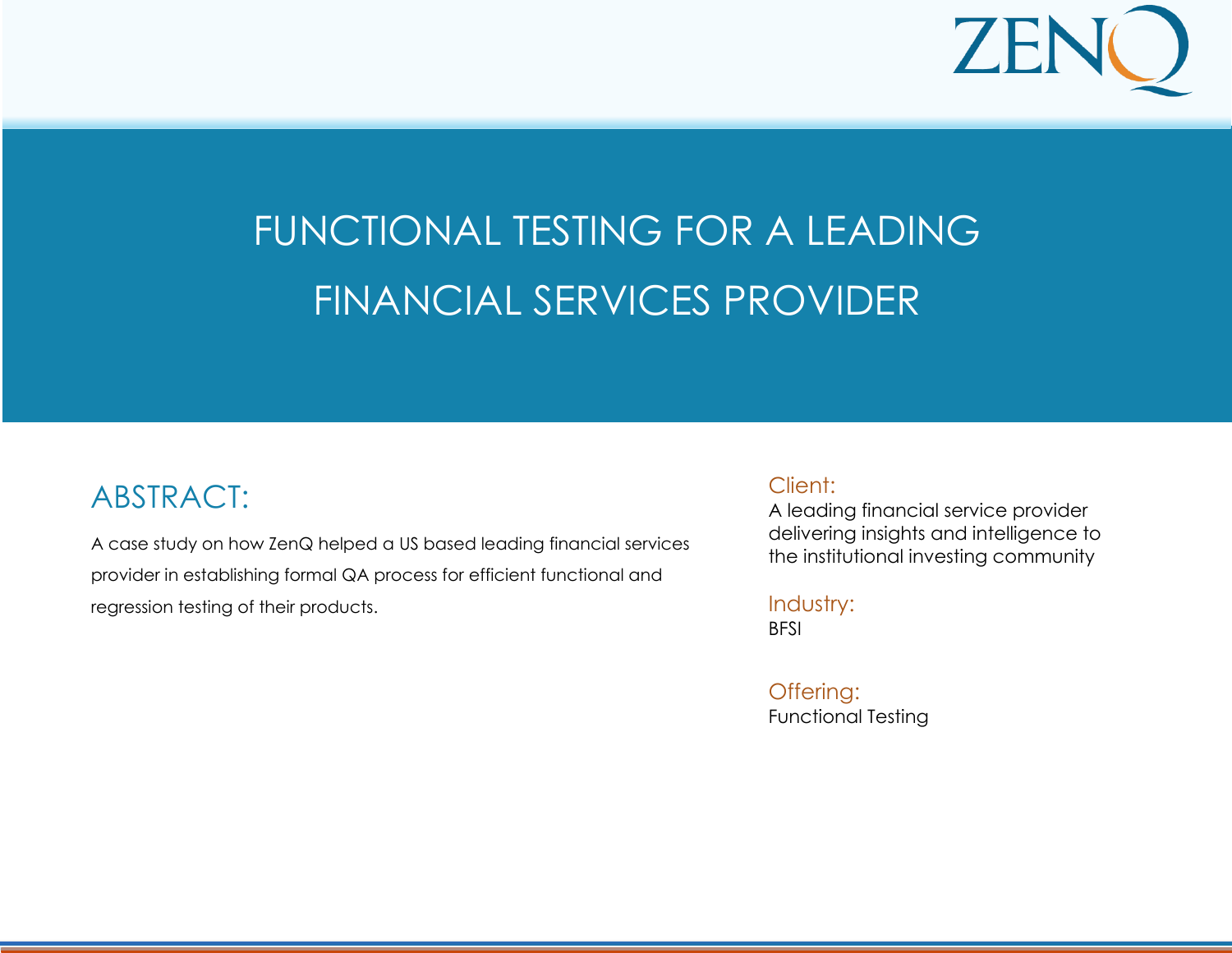

## Business Challenge

Client is a leading financial service provider offering insights and intelligence through analytics to institutional investing community. With a challenge to release products to market frequently, client has incurred number of challenges in defining a QA strategy and processes, as well as measuring its effectiveness.

Lack of standardization in the processes and procedures in the absence of a testing team, has resulted in lack of focused testing efforts while the product features kept rolling into Production, only for the end users to encounter these major defects. This became a considerable threat to product acceptance and quality. The client emphasized that it's important for them to roll out a good quality product every iteration to increase their sales and sustain.

# ZenQ's Role

Being an independent software testing service provider with an experience of over 8 years, ZENQ took up the challenge involving

- Understand current challenges and define process goals
- $\star$  Integration of a formal QA process into client processes
- Analysis of Business Requirement Document
- ★ Proof of Concept
- ★ Design Test Plan, Test Case and detailed Test **Scripts**
- $\star$  Support iterative release

ZENQ has efficiently integrated QA process into iterative development model that client has already been using.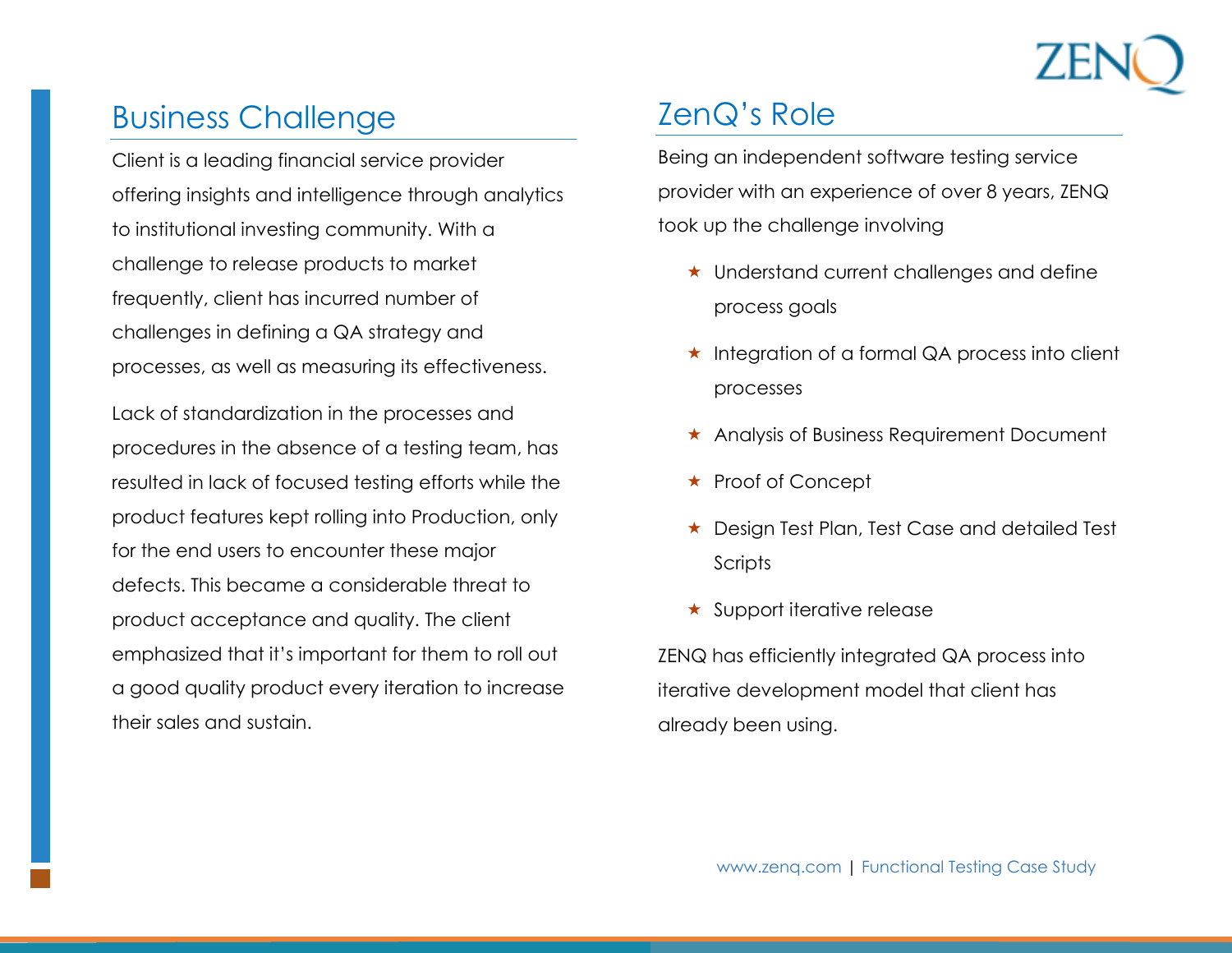## Solution Benefits

Our dedicated team of Test Experts enabled the client to:

- \* Achieve smooth integration of QA process with quick turn around
- $\star$  Identify majority of critical defects early in the development cycle reducing overall bug fixing costs
- $\star$  Take informed decisions before every release utilizing our detailed defects and observation reports
- $\star$  Increase customer base and revenue by identifying defects at very early stage of development